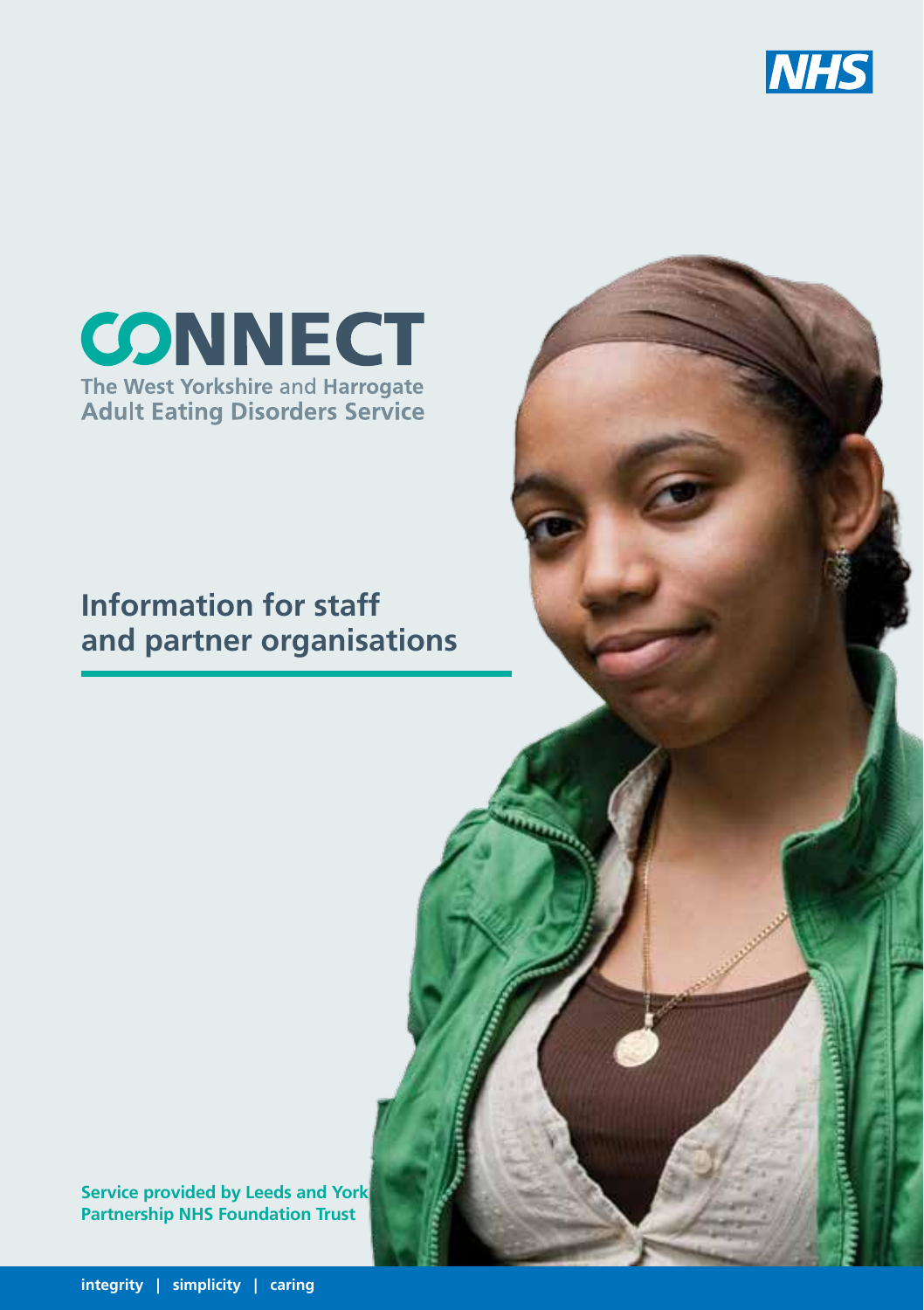## Introduction

A new community service has been set up across West Yorkshire and Harrogate to see and treat adults with eating disorders. It's part of an NHS England New Care Models initiative which is developing new services across the country to help deliver the ambitions set out in the NHS Mental Health Forward View.

This new service is called CONNECT: The West Yorkshire and Harrogate Adult Eating Disorders Service and is being run by Leeds and York Partnership NHS Foundation Trust (LYPFT). It aims to:

- Increase the level of community-based care across the West Yorkshire and Harrogate region
- Provide a multi-disciplinary team approach to care and treatment which includes doctors, psychologists, therapists, nurses, dietitians, occupational therapists, social workers, health support workers and peer support workers
- Provide community care closer to home
- Reduce the number of people requiring lengthy inpatient treatment
- • Reduce the number of people travelling long distances for inpatient care

LYPFT also provides adult eating disorders inpatient services which serve a national population, a home-based treatment and outpatient service for the population of Leeds, and an outpatient service for people outside Leeds.

These services are currently all based at the award-winning and nationally-renowned Yorkshire Centre for Eating Disorders (YCED) at the Newsam Centre, in Leeds.

From April 2018 onwards the new service has expanded its home-based treatment service, it was previously only available to individuals from Leeds, but is now available across the entire West Yorkshire and Harrogate region.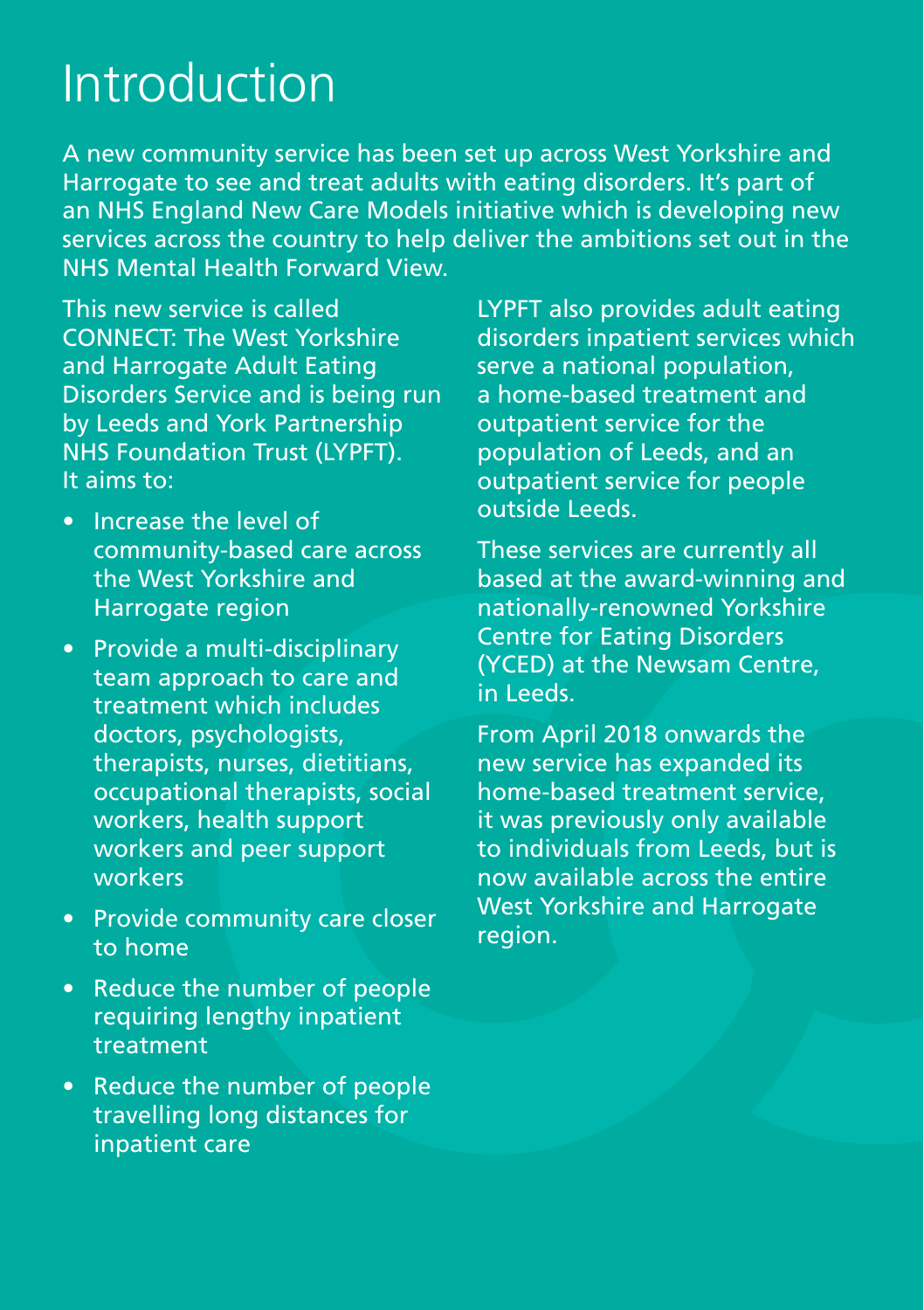# Our vision

The vision of the new eating disorders model is to provide a community service across the whole of the West Yorkshire and Harrogate area which provides equitable access to NHS care for adults with eating disorders. Patients and their families and carers consistently tell us they prefer community or home-based treatment to hospital admission, and our primary aim is to improve patient experiences and outcomes.

#### Community Eating Disorders Services: The story so far

In 2010 the YCED established the Leeds Outreach Service, a community-based service specifically designed for adults with severe and enduring eating disorders. The Outreach Service aimed to manage the complex needs of patients with Severe and Enduring Eating Disorders (SEED) without the need for hospitalisation. These aims were quickly achieved and the Outreach Service consistently showed over time that it:

- improved quality of life
- • reduced the need for hospitalisation (30-40% reduction in number of hospital bed days)
- enhanced collaborative working with other health providers

increased patient and carer satisfaction

In light of the success of the Leeds Outreach Service, YCED went on to establish the Leeds Community Treatment Service (CTS), a service specifically designed to provide home-based community care for patients with moderate to severe anorexia nervosa (BMI<17) and severe bulimia nervosa (daily bulimic behaviours).

The CTS set out to offer a range of evidence-based treatments - based on a recovery model of care in line with national guidelines - with the aim of promoting weight restoration, eating for health and a reduction in eating disorderrelated symptoms alongside psychological change and increased quality of life.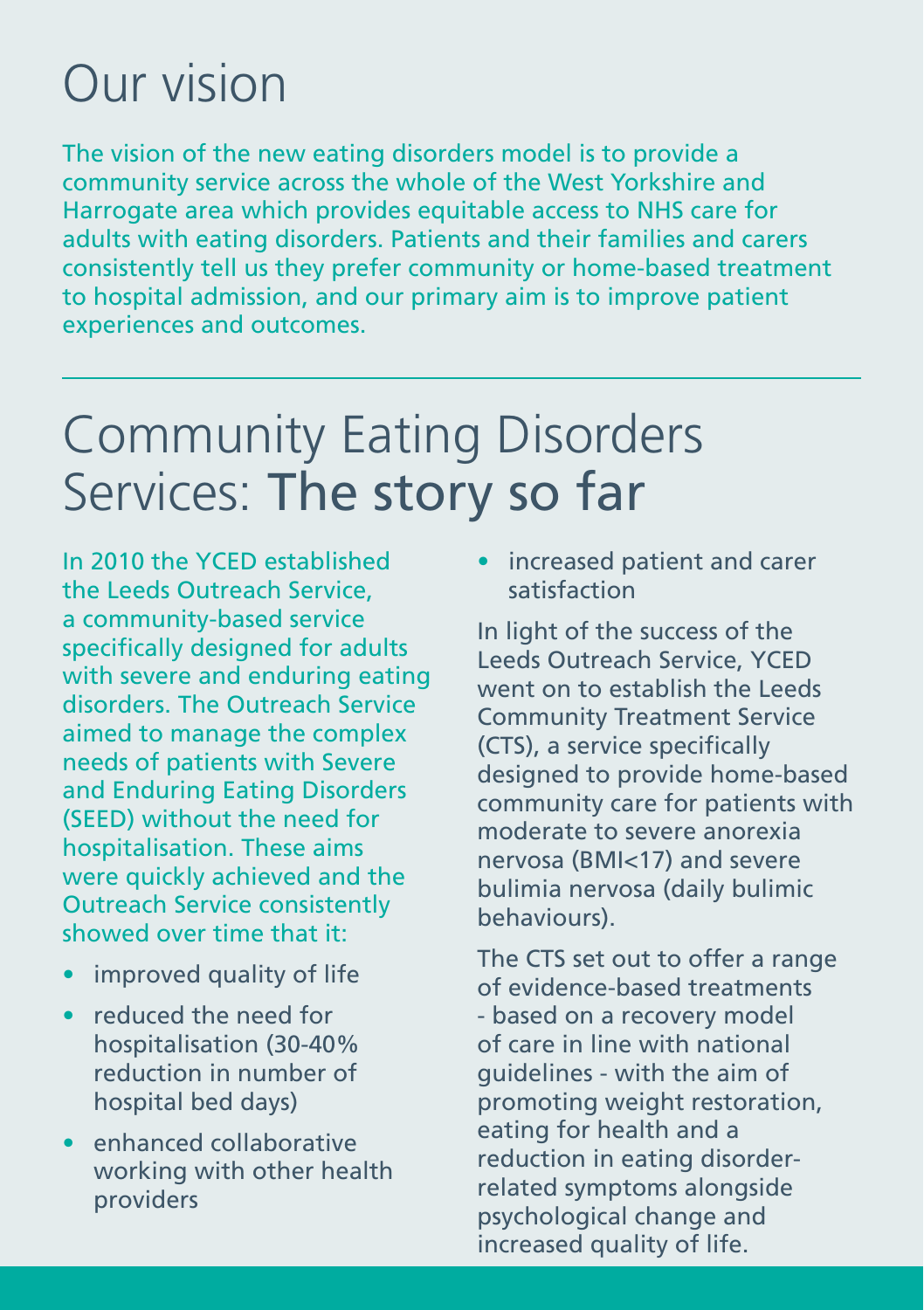CTS also aimed to offer a home-based assessment and treatment service which could offer an alternative to inpatient treatment, thus reducing hospitalisation and promoting earlier and smoother transitions from hospital to community settings.

Since it was established in 2012, CTS has consistently delivered high quality clinical care demonstrating a reduced need for hospitalisation and promoting earlier intervention in the community.

Despite these positive developments in Leeds, service provision for adults with eating disorders across other areas of the West Yorkshire and Harrogate footprint were extremely varied. There were significant inequalities with regards to availability of integrated, evidence-based, community care; significant delays in accessing care and long distances to access treatment. Regional eating disorders care pathways lacked a cohesive framework meaning that service commissioning, design and provision were at times disjointed across inpatient

and community pathways. This resulted in potentially avoidable treatment delays, increased hospitalisation to out-ofarea placements, poor clinical outcomes, and patient and family dissatisfaction.

The aim of the new service is to develop a regional service which addresses these issues whilst maintaining high quality care which meets service users' needs. The new service has been developed using the firm foundation and evidence-base of the established community treatment and outreach services in Leeds. These models were the basis for standardising and localising care across the West Yorkshire and Harrogate footprint.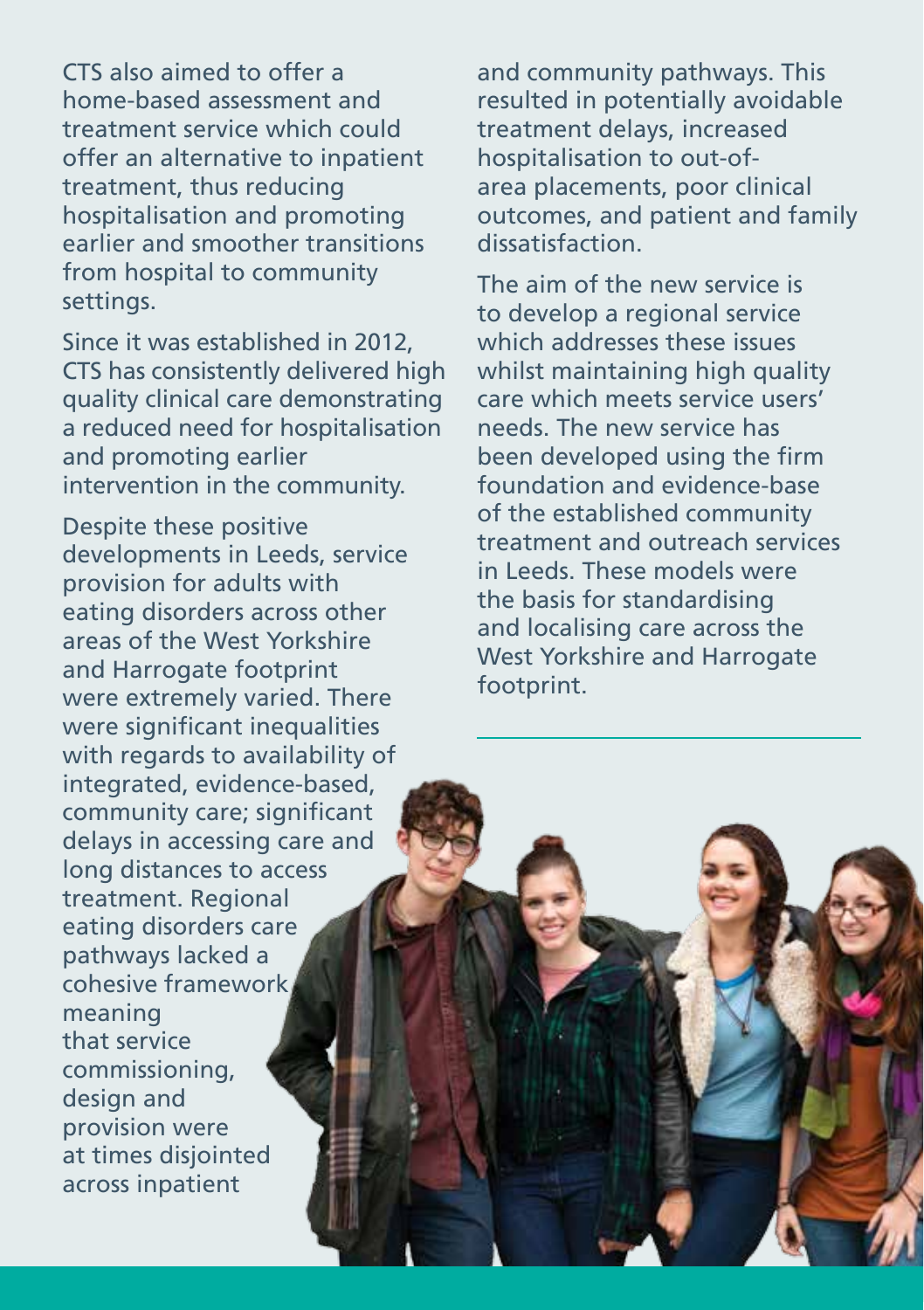### What does the new clinical model look like?

The new model will provide one specialist service made up of four multi-disciplinary sub-teams - integrating community and inpatient services across the whole area. It will provide a consistent and integrated pathway of care via:

- **An East Community Team** covering Leeds, Harrogate and Wakefield
- A West Community Team covering Bradford, Airedale, Wharfedale, Craven, Calderdale and Kirklees
- An Inpatient Team based at the Newsam Centre in Leeds serving the whole area
- A Dual Diagnosis community service for individuals with eating disorders who also have issues with alcohol or illicit drug misuse.

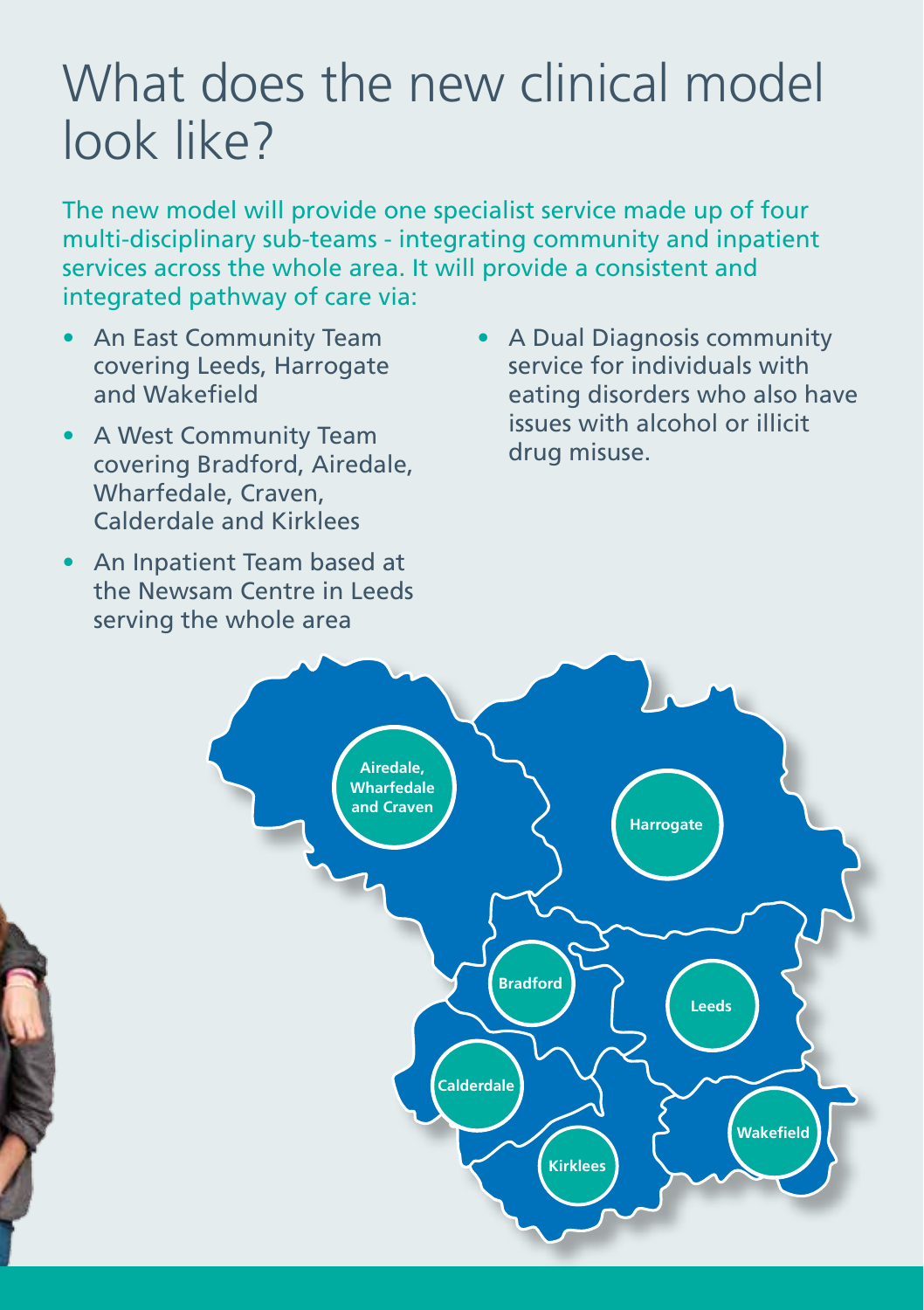Our new community teams will work alongside GPs, community mental health teams, liaison psychiatry services, child and adolescent mental health services and other primary care professionals, hospital trusts and third sector organisations. They will also establish links with the wider community to ensure a seamless delivery of care and will include peer support workers with lived experience.

For individuals who have been admitted to an inpatient ward, our inpatient team will work together with the service user, their family and carers and their community team to ensure that their inpatient treatment is as brief as possible. Intensive homebased treatment will be available once patients are discharged home. They will manage the transition from hospital to home in a consistent, caring and supportive manner.

The new service model and pathway is illustrated below:



\* MARSIPAN: Management of Really Sick Patients with Anorexia Nervosa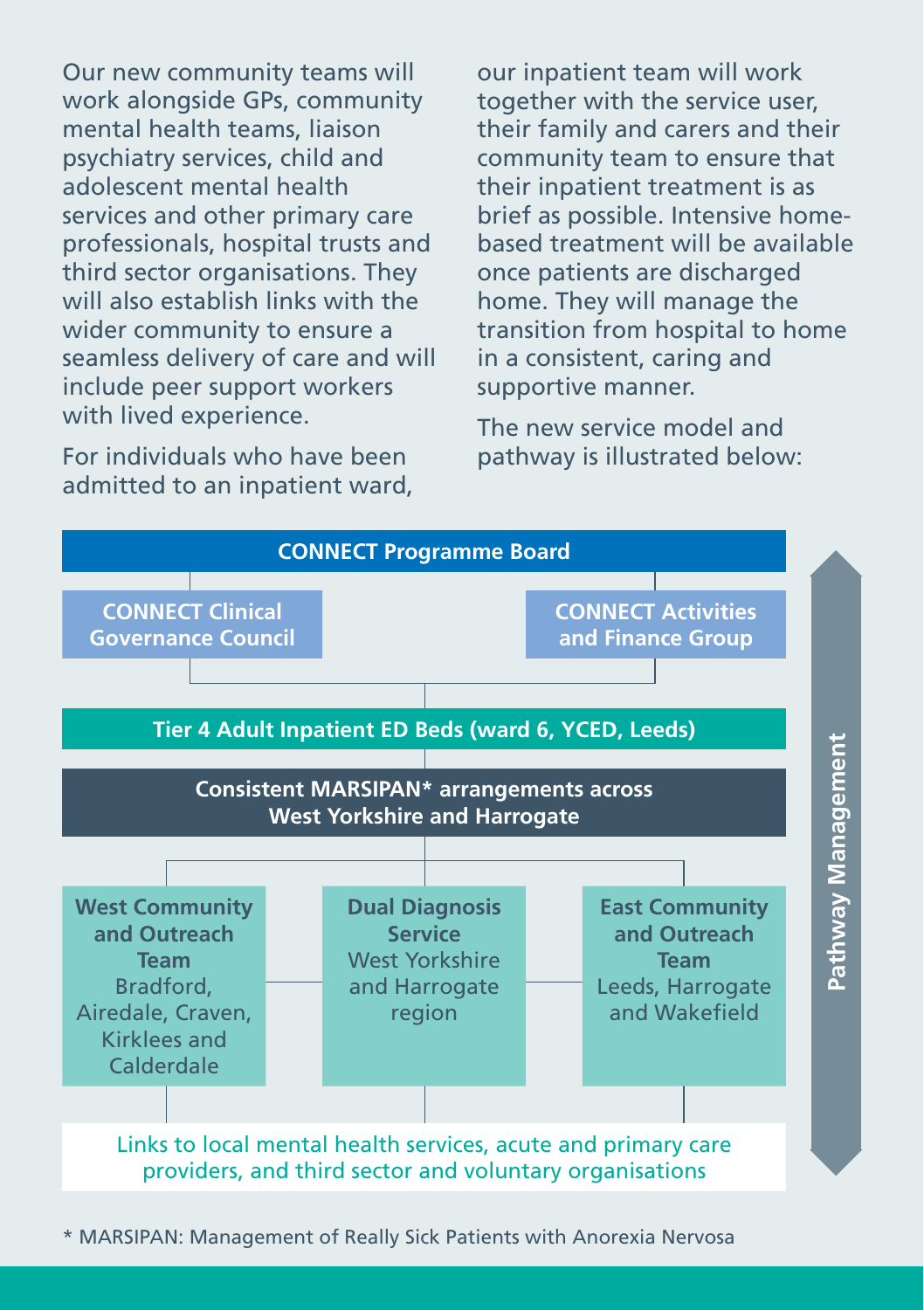# Where will the teams be based?

**The East Community Team** will be based in Leeds at the Newsam Centre, behind Seacroft Hospital, with the opportunity to access clinical space in Harrogate and Wakefield using a hub and spoke model of service delivery.

**The West Community Team** will be based in Halifax at The Dales – part of Calderdale Royal Hospital, with the opportunity to access clinical space in Huddersfield, Bradford, Keighley and Skipton also using a hub and spoke model of service delivery.

**Inpatient treatment** will be provided in Leeds at the Yorkshire Centre for Eating Disorders (ward 6, Newsam Centre, behind Seacroft Hospital).

**The Dual Diagnosis Team** will be based in Leeds at the Newsam Centre behind Seacroft Hospital.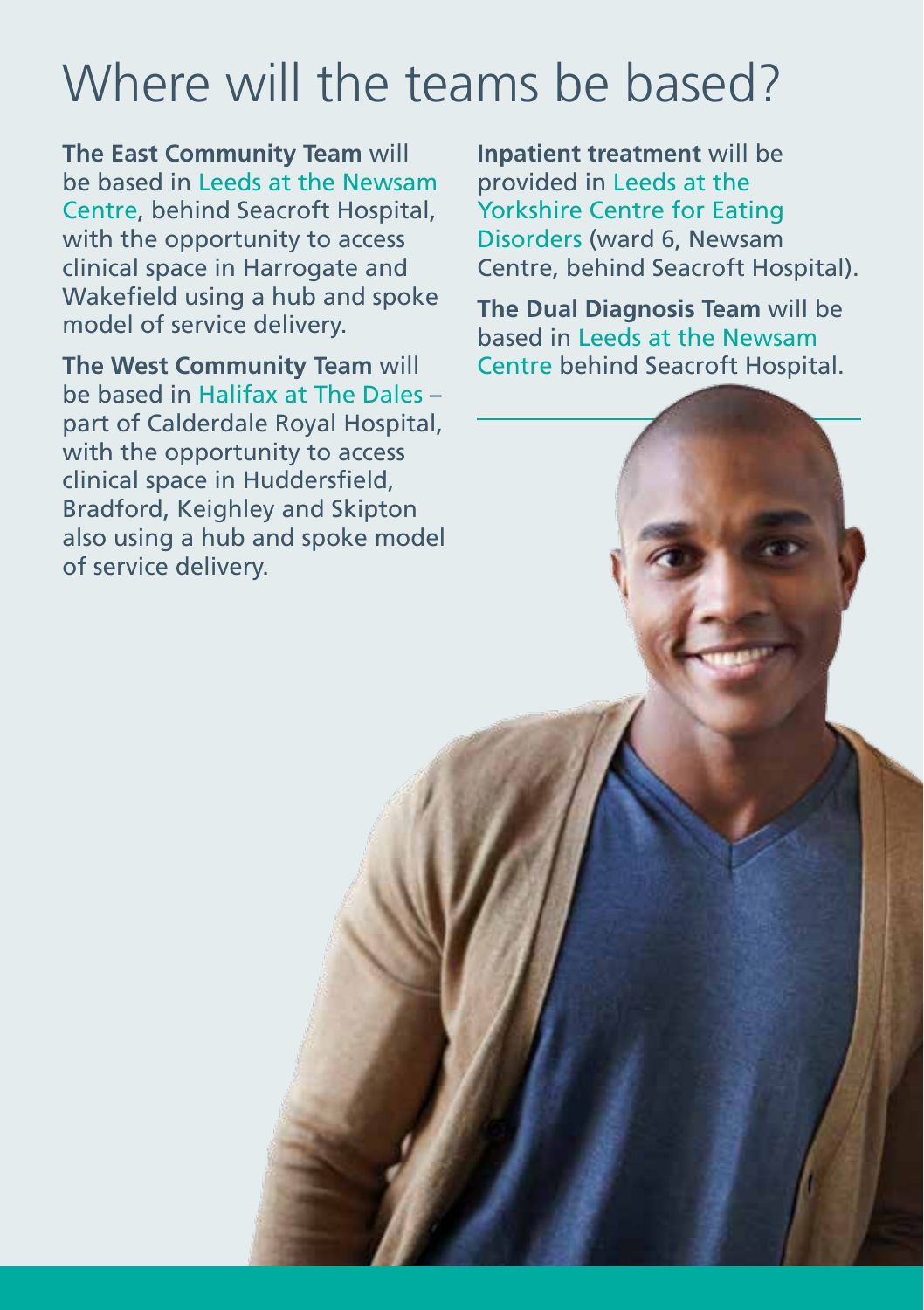# Meet our clinical lead Dr William Rhys Jones

Dr Jones is a Consultant Psychiatrist and Clinical Lead at CONNECT: The West Yorkshire and Harrogate Adult Eating Disorders Service, and is leading the Adult Eating Disorders New Care Models development.

He is an elected member of the executive committee of the Royal College of Psychiatrists' Faculty of Eating Disorders and chairs the national MARSIPAN (Management of Really Sick Patients with Anorexia Nervosa) dissemination group which aims to develop MARSIPAN pathways in every acute NHS trust in the UK by 2022.

His research interests include early intervention in eating disorders, severe and enduring eating disorders, dual diagnosis and physical risk management in eating disorders.

Dr Jones is also a national spokesperson for the Royal College of Psychiatrists, the B-eat Eating Disorders charity and has given expert opinion in national media coverage including for the BBC's Breakfast and Panorama programmes.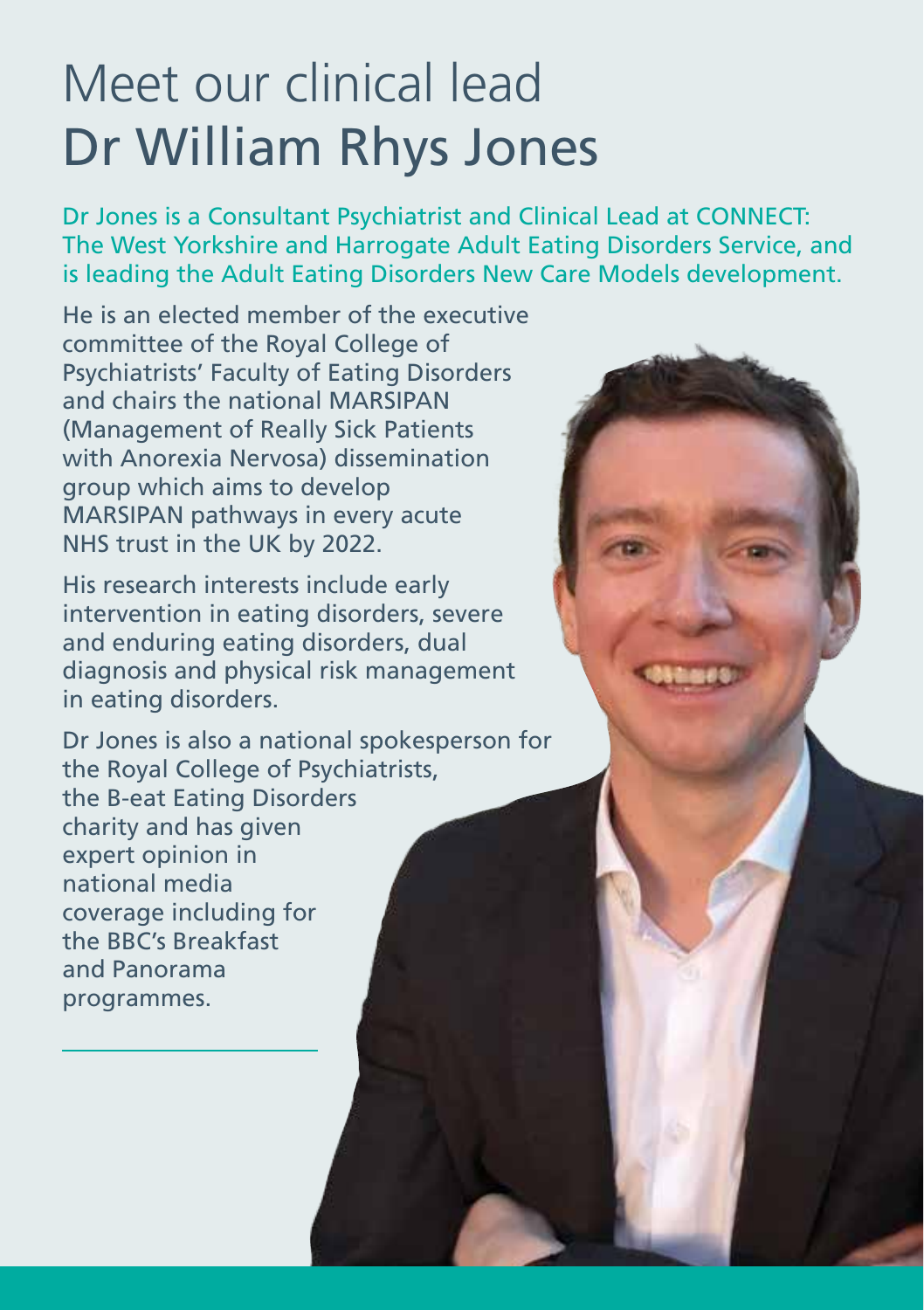### How to refer patients to the CONNECT service

CONNECT accepts referrals for individuals who:

- Are 18 years of age or above. The service will consider referrals for individuals who are 17 years of age, but only in exceptional circumstances or if they meet CAMHS transition criteria.
- Have a suspected diagnosis of moderate/severe Anorexia Nervosa, i.e. core psychopathology and BMI<17kg/m². The service also accepts referrals for adults with mild Anorexia Nervosa (core psychopathology and BMI 17-18.5 kg/m²) if they meet FREED (First Episode and Rapid Early intervention for Eating Disorders) criteria i.e. less than three years duration of illness, age 18-25.
- Have a suspected diagnosis of severe Bulimia Nervosa i.e. core psychopathology with bingeing AND daily purging/ compensatory behaviours (e.g. self-induced vomiting, misuse of laxatives/diuretics/insulin or other medication, excessive exercise) occurring at least seven times per week.
- The service also accepts referrals for adults with mild/ moderate Bulimia Nervosa (core psychopathology and weekly bingeing AND purging) if they meet FREED (First Episode and Rapid Early intervention for Eating Disorders) criteria i.e. less than three years duration of illness, age 18-25.
- Have a suspected atypical eating disorder and they are pregnant, have type 1 Diabetes Mellitus or present with clinical symptoms indicating a high level of risk.

CONNECT does not accept referrals for individuals who have a current history of psychosis or any other psychiatric or physical health disorder which requires treatment before their eating disorder can be addressed.

All referrals should be made by email to connectreferrals.lypft@ nhs.net using the CONNECT referral form which is available at **www.leedsandyorkpft.nhs.uk/ our-services/yorkshire-centre-foreating-disorders/**.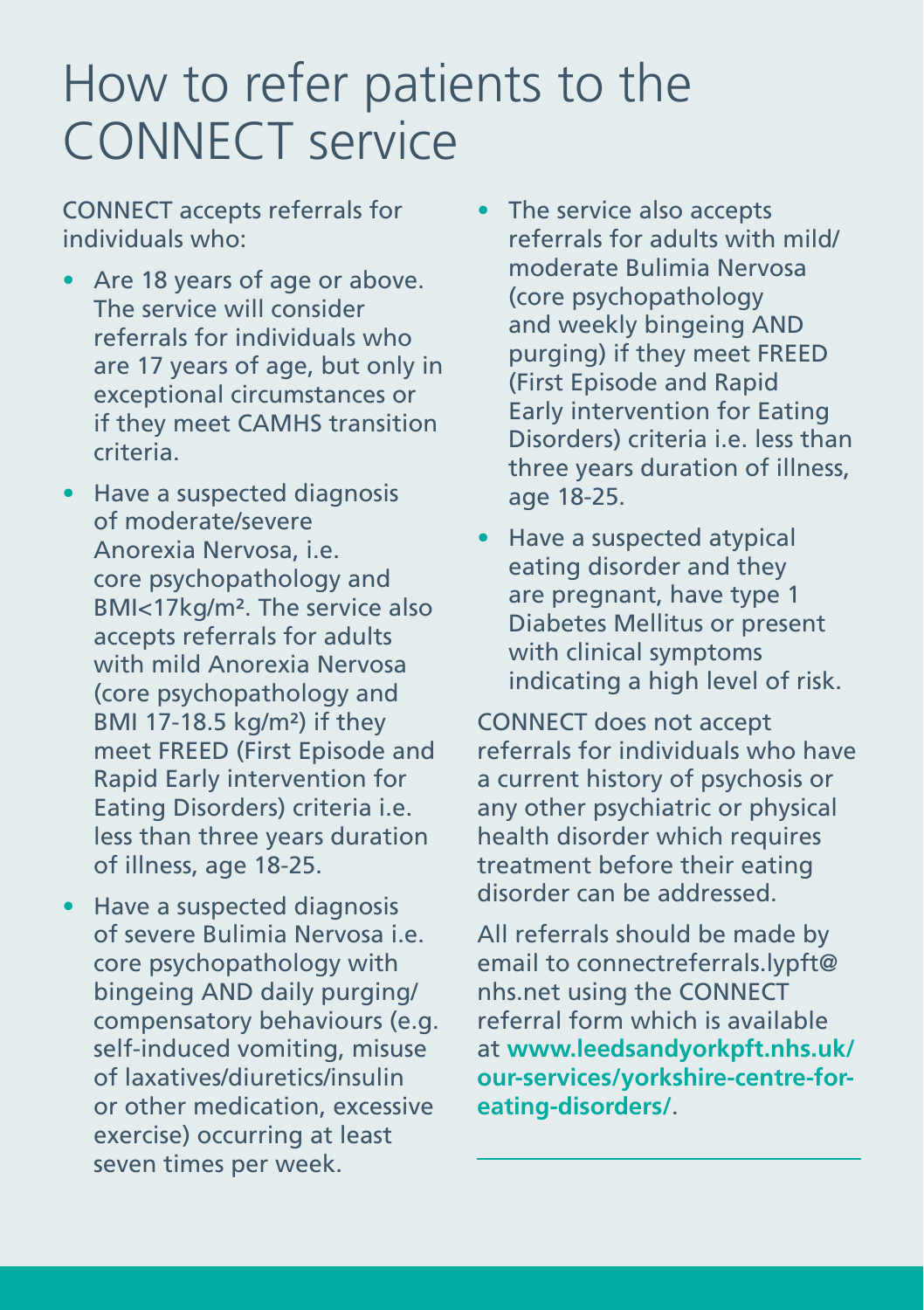Whilst the CONNECT service prioritises referrals for individuals from the West Yorkshire and Harrogate region it can also consider inpatient and second opinion referrals for individuals who are registered with a GP outside of the West Yorkshire and Harrogate catchment area. In such cases, the individual will require a named care coordinator from adult mental health services and the referral should be made via the NHS England Adult Eating Disorders Case Manager for Yorkshire and Humber in the first instance.

CONNECT welcomes enquiries from service users, families and carers about self-referrals but referrals should be made by the appropriate healthcare professional.

All enquiries should be made by email to **connectenquiries. lypft@nhs.net.** The service aims to provide a response within five working days. If a more urgent response is required then the enquirer will be advised to make a formal referral.

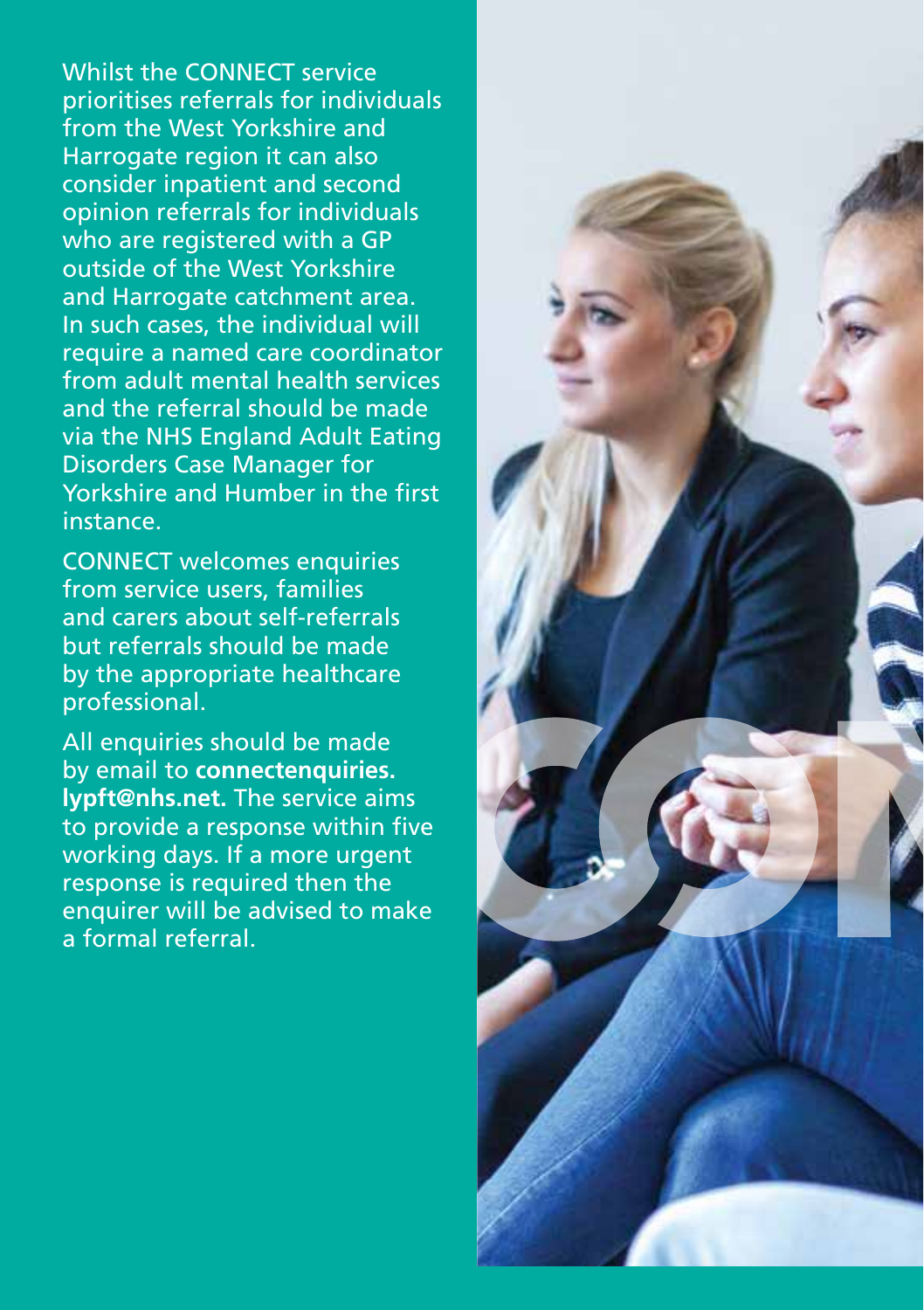